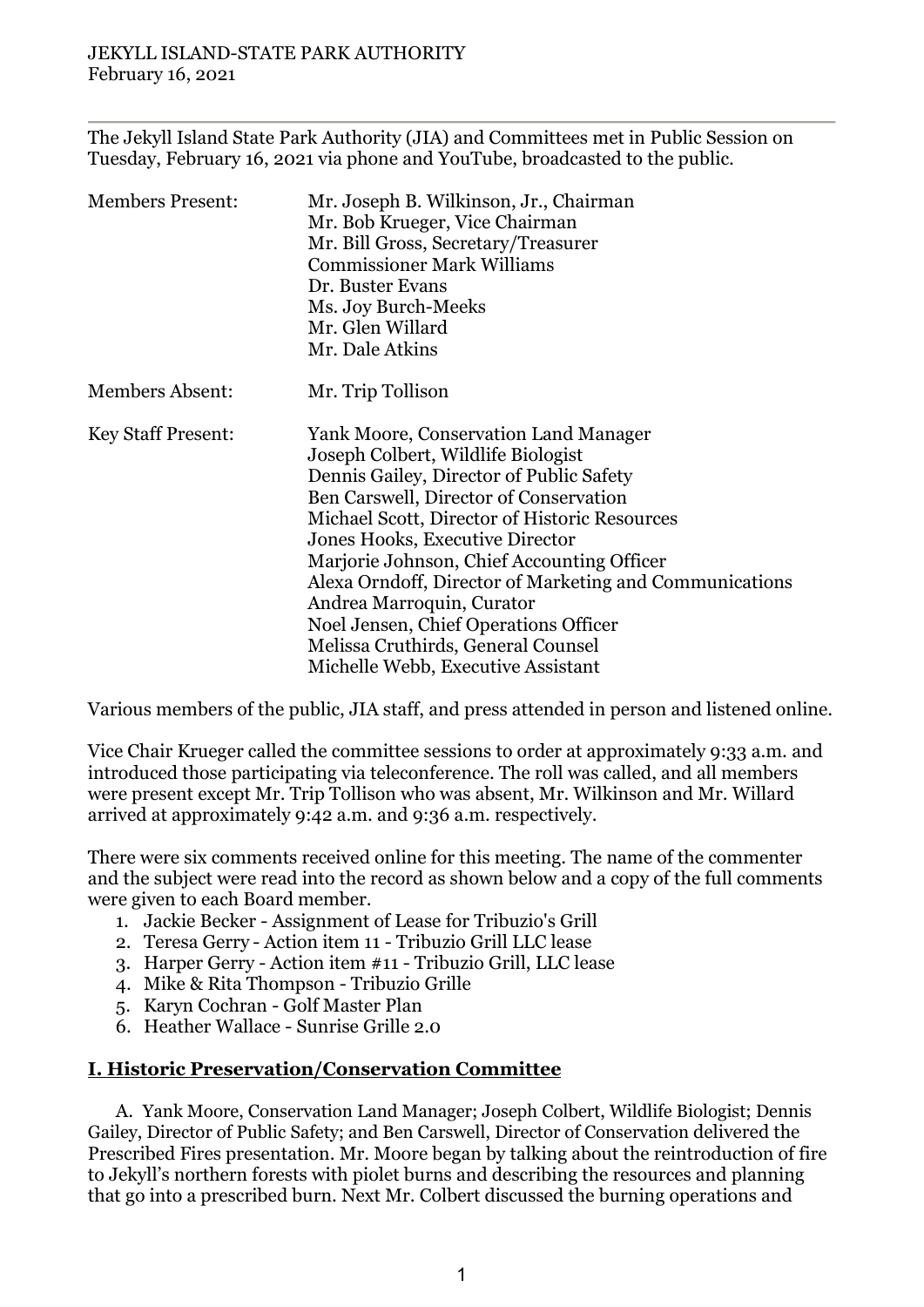monitoring. Mr. Gailey thanked the Conservation Department for leading this process and spoke to the mopping-up/response. He discussed other agencies roles and involvement for contingency readiness. Mr. Carswell completed the presentation with discussing the next steps in the fire management program. There were no questions from the Board.

B. Mr. Michael Scott, Director of Historic Resources, then spoke about the Mosaic Museum. Mr. Scott began by explaining that the large lobby space in the Mosaic was initially intended to accommodate large groups, but due to the ongoing Pandemic, the department sought to re-envision what the space could be used instead. It was decided that the best use would be a small exhibit space, unlike the existing gallery. The first topic presented in this new area was women's suffrage, and the newest exhibit was a celebration of Black History Month. The exhibit was set for three months and connected to a larger "In Service of Others" narrative to explore the story and contributions of other workers and individuals at the Club Hotel.

Chairman Wilkinson was then presiding over the meeting and apologized for his lateness. It was noted for the record that Mr. Glen Willard had also arrived.

There were no public comments.

## **II. Finance Committee**

A. Mr. Bill Gross, Finance Committee Chair summarized the January financials as included in the meeting materials. Mr. Gross stated that the revenue for January was \$37,000 more than budgeted. The Convention Center had a budget shortfall of \$66,000 and continued to show significant revenue impact due to the Pandemic. Campground revenues continued to be above budget. Expenses were 9% less than budgeted. Net operating cash flow and income were both better than budgeted. Traffic to the island was up in January and hotel revenues were down \$934,00 then January 2020.

B. Mr. Hooks, Executive Director, and Ms. Marjorie Johnson, Chief Accounting Officer then introduced the proposed Budget Revisions. Mr. Hooks began by reminding attendees that the current budget had been built around anticipated COVID losses. This entailed furloughing, realigning positions, and new/extra duties for many employees. However, the Authority has done well thus far by keeping down expenses and the boom in leisure travel. Therefore, staff recommends the following revisions to the budget.

a. Ms. Marjorie Johnson delivered the request for compensation and merit increases. She stated the proposed revision was for a 2% increase in compensation for all full time and part time employees in line with regular merit increase qualifications. She noted that no additional funds would be necessary from the budget as the amount needed to complete this action was considerably less than the amount the Human Resources Department had remained under budget for expenses.

Mr. Krueger asked what the total dollar amount of the increase was. Ms. Johnson replied it was around \$130,000 with benefits. Mr. Gross stated that he believed that the Authority had done a great job exceeding expectations in a declining and constructing market.

Mr. Gross moved to recommend approval of the request; seconded by Mr. Atkins. The motion was unanimously approved.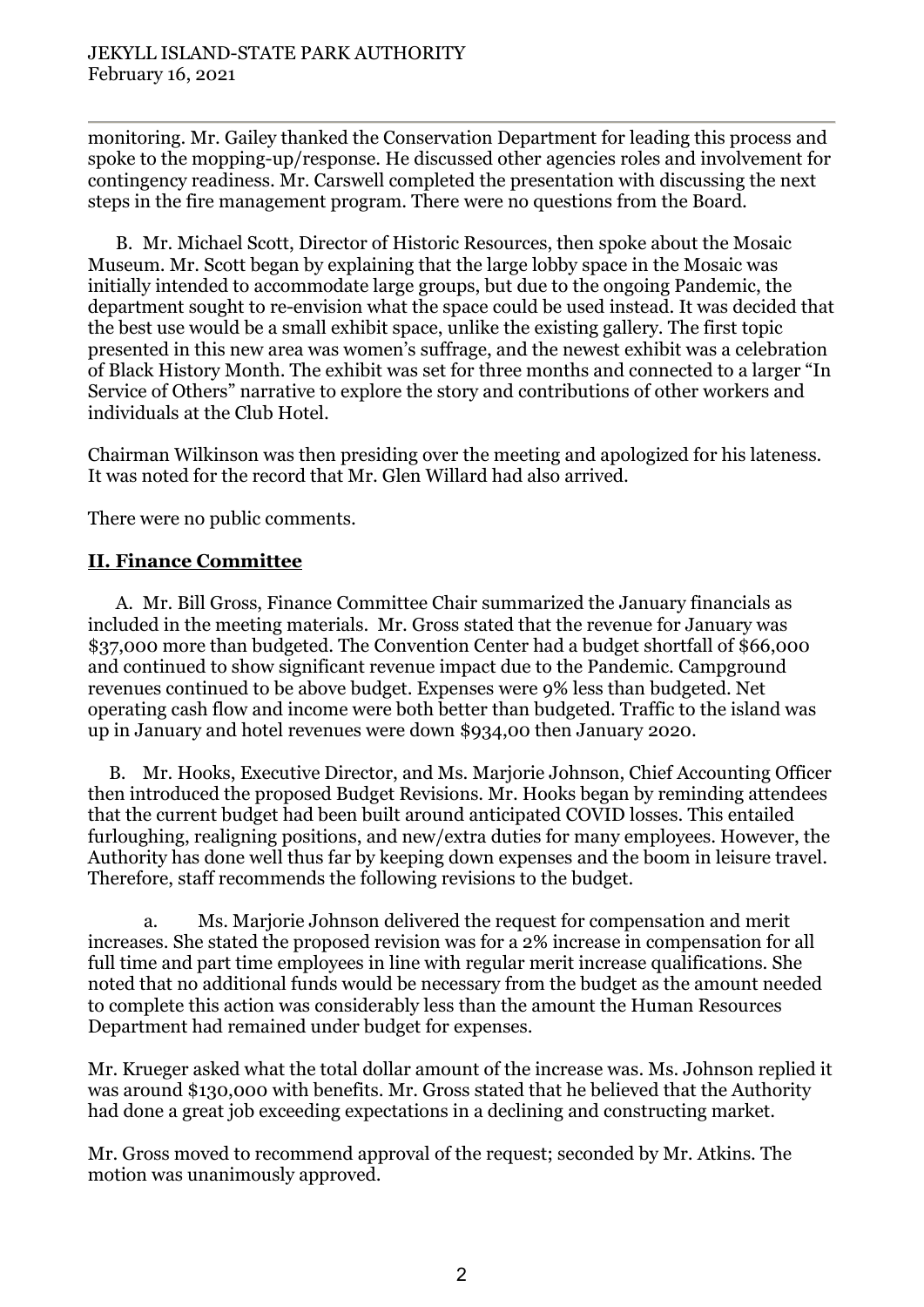b. Mr. Hooks then spoke about FY 2021 Budget amendment requests. Like the compensation and merit increases, staff felt the positive progress of the budget would allow accommodation of additional budget items and the reinsertion of some important items which had been cut. For example, the \$75,000 for design of the new public safety complex had been proposed so that plans could move forward on that project. He stated that he believed it was a good time to move forward on the projects listed in the memo with respect to securing future State and other funding prospects. Furthermore, Hooks explained more funds were needed to update the Master Plan which had been postponed due to the ramifications of the pandemic.

Ms. Johnson then proceeded to speak about the request for \$27,000 to replace 50 bicycles for the JIA bike rental. This funding would include custom graphics, plates, baskets, and bells for the bikes. She noted a number of bikes had been replaced over the last two years, but further replacements were postponed due to the pandemic. She stated it was important to secure funding now to have new bikes in time for the summer season. Bikes still in good condition from the mini-golf bike rental would be used to replace some of the oldest bikes at the Campground.

Dr. Evans moved to recommend approval of the request; and it was seconded by Mr. Krueger. The motion was unanimously approved.

There were no public comments.

# **IV. Marketing Committee**

A. Alexa Orndoff, Director of Marketing and Communications presented the Marketing Department report. Ms. Orndoff began by explaining Marketing's role in the Black History Month Mosaic exhibit. Additionally, the display had received significant media coverage in print and online from both the local drive market and Atlanta. Next, she reported the annual Island Treasures event had continued to grow in popularity. She noted that island visitation was up roughly 20,000 visitors despite the pandemic. Island Treasure sales in the Guest Information Center were nearly double from last year. Lastly, she cited a recent story in the Wall Street Journal which highlighted a company NatureQuant. Using a metric term "NatureScore", this company ranked areas from "Nature Deficient" to "Nature Rich" based on quantity of natural elements that correspond to good health. This study labeled Jekyll Island as the highest category of healthiness scoring for green space and nature exposure opportunities. She stated that the Marketing Department would continue to try and leverage these kinds of stories, especially during the pandemic.

There were no public comments.

## **V. Legislative Committee**

A. Mr. Tollison was absent, so Mr. Hooks presented Resolution #R-2021-1, opposition to House Resolution 30, casino gambling as it relates to Jekyll Island. He stated the Board resolution was to formalize opposition to Georgia House Resolution 30 which, if passed, would authorize a limited number of casino resorts statewide. Mr. Jones reiterated that the board had voiced opposition to casino gambling on Jekyll Island on two previous occasions. This included wide media reporting of the November 14th, 2011 Board opposition. It was noted that House Resolution 30 did not specifically cited Jekyll Island as a possible location, and in fact, required a vote from local jurisdictions before casino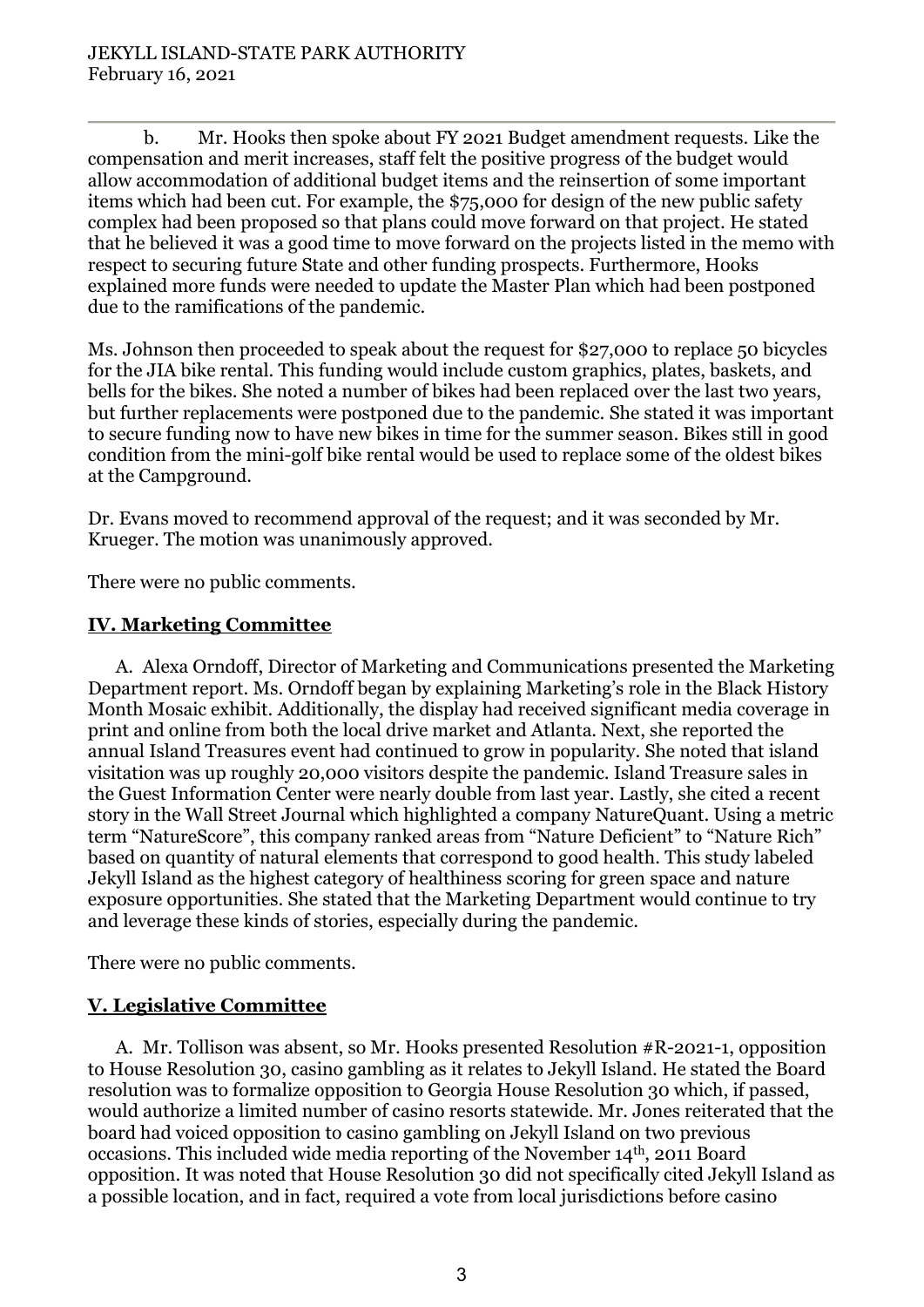placement. However, due to recent concerns expressed in a Brunswick News editorial and online, this resolution would formally reaffirm the Board's opposition to casino gambling on Jekyll Island and the Board's continued focus on Jekyll as a family-friendly location.

The motion to recommend adoption of Resolution 2021-1 was made by Mr. Krueger and seconded by Mr. Wilkinson.

However, Mr. Krueger asked that the resolution be clarified. He wished to make clear that the Board did not take a position on casino gambling in other areas of the state of Georgia; that their opposition applied solely with regards to Jekyll Island.

Chairman Wilkinson asked if that was already included in the resolution, and Mr. Krueger answered no. Mr. Hooks offered to make the sentiment clear in the cover letter, and Chairman Wilkinson agreed.

Ms. Burch-Meeks asked if the Board was sending this resolution up to the listed recipients from the JIA Board or if the JIA Board was asking the local state delegation to introduce this Resolution at the capitol. Mr. Hooks responded that it was not staff's intent to request introduction of the resolution at the state level. The intent of the Resolution was simply for the Board to formally inform state officials of the Board's opposition to any consideration of Jekyll Island as a location for casino gambling.

Ms. Burch-Meeks suggested that there could be an amendment to the last paragraph to include the local state delegation receive a copy of the Resolution. Mr. Hooks stated that Resolution already included the local delegation as they were either specifically designated or were members of the Legislative Oversight Committee. Mr. Hooks offered to name each individually if Ms. Burch-Meeks thought it would be better. She declined and withdrew her suggestion of an amendment.

Commissioner Williams asked if the verbiage Mr. Krueger discussed could be added to the Resolution. Mr. Wilkinson confirmed with Commissioner Williams that he wished to amend the Resolution. Commissioner Williams clarified the wish to amend the resolution to include a paragraph or a sentence that would indicate this is not a Resolution taking a position in favor or opposition to casino gambling in the State, but rather on Jekyll Island. Mr. Krueger seconded the amendment. There was no further discussion on the amendment. The amendment as discussed was unanimously approved

The motion, as amended, was also unanimously approved.

There was one public comment*.* Mr. Jim Reed, President of the Jekyll Island Citizen's Association (JICA), spoke on behalf of the Association. JICA agreed and supported the Board's Resolution and its passage. He thanked the Board for their proactive action.

## **VI. Committee of the Whole**

A. Andrea Marroquin, Curator, presented on the history of golf on Jekyll Island. She presented the Board images and information about the first golf links on Jekyll Island in 1899, the Ross Course which opened in 1910, Holes in the Dunes which were completed in 1924, and information about the use of Jekyll courses as a testing ground in 1924. She then went on to detail the history of each of the current courses: Great Dunes opened in 1928, Oleander completed in 1964, Pine Lakes dedicated in 1967, and Indian Mound which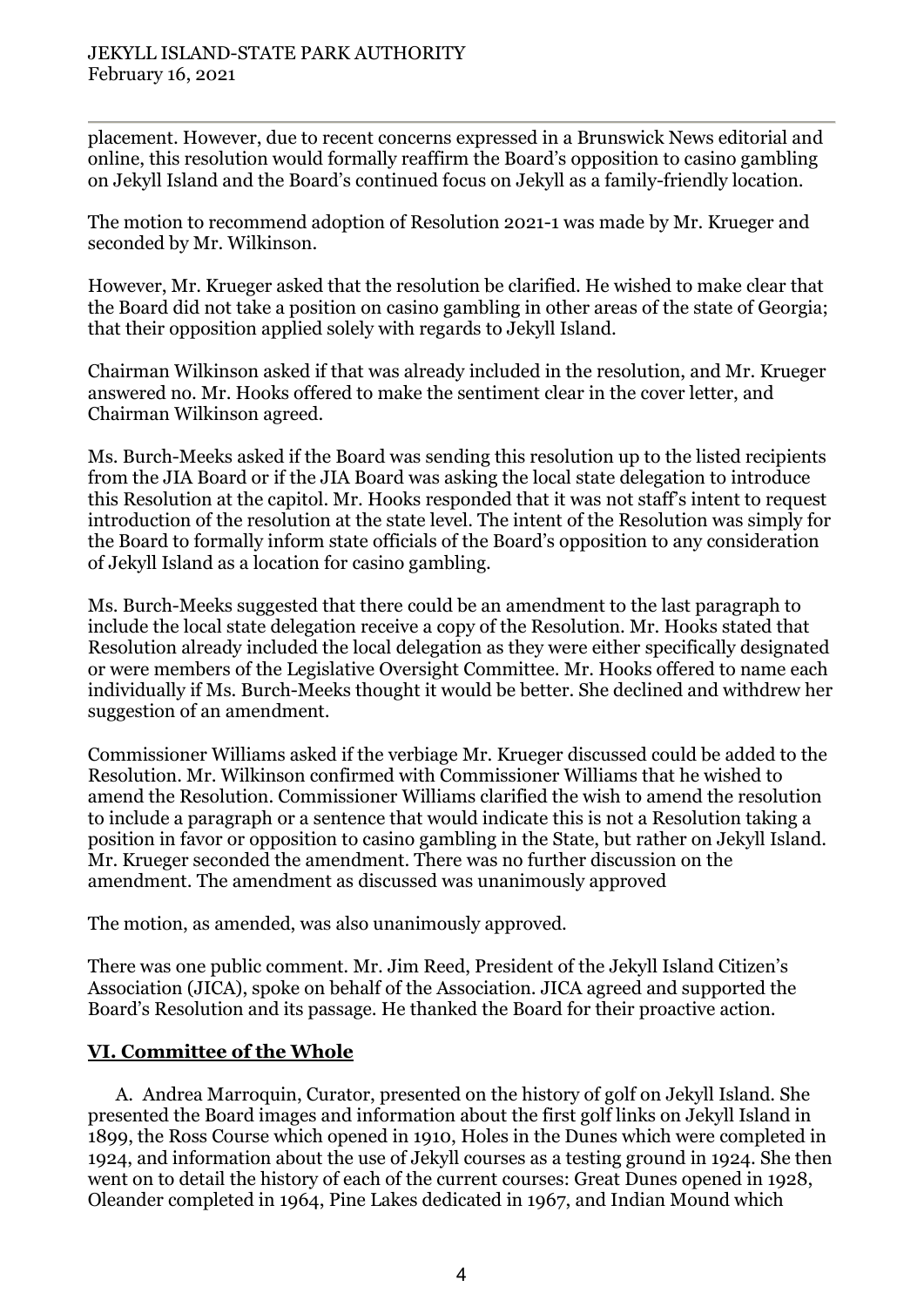opened in 1975. Ms. Marroquin completed her presentation discussing the archaeology of the golf courses regarding known sites, surveyed areas, and the currently unsurveyed areas remaining.

> a. Mr. Hooks then touched on the Golf Master Plan next steps. He reviewed the plan for public work session following the March and April Board meetings to have more detailed discussions with Board members, staff, and other resources as needed.

B. Noel Jensen, Chief Operations Director then gave an update on the Jekyll Island airport. He began by outlining the previously completed projects which began in 2016 using a capital improvement plans and matching funds. Of the \$1.06 million spent on small airport renovations, JIA had only expended \$50,000 using other government funding as leverage. The current lighting and remarking project included upgraded, more efficient, and lower maintenance light emitting diode (LED) lighting and bringing a threshold into compliance without cutting down historic live oak trees. Also included in the current phase was a remark and rejuvenator to the runway surface, which extended the surfaces' lifespan 10 additional years. Future projects as submitted to Georgia Department of Transportation include: a design and building of a new Americans with Disabilities (ADA) compliant terminal building, more runway safety, the design of a larger and improved hangar facility, and other projects. Correspondence with current airport stakeholders shows not only demand for increased hangar space, but additional four aircraft based from a new hangar on Jekyll Island was be needed to secure and increase additional Federal Aviation Administration (FAA) funding.

Chairman Wilkinson inquired if the airport had a private fixed-base operator (FBO). Mr. Hooks answered no; however, the Authority has an operator who works with Mr. Jensen and is available much of the time.

C. Mr. Jensen introduced the Request for Proposals (RFP) #360 – Public Safety Complex Architectural and Engineering Services. The request was for a new Public Safety Complex to house both Georgia State Patrol and Jekyll Fire/Emergency Medical Services (EMS) which were currently housed in separate buildings. Additionally, the new building would feature a small emergency operation center. Mr. Jensen stated the new building would not only be beneficial to encourage cohesion of the State Patrol and Jekyll Fire/EMS; but the location of the new Complex (previously approved by the Board) lay within a one and half miles of the greatest commercial and population areas on the island in accordance with ISO Insurance Services guidelines. The new location on Shell Road west of the mini golf/bike rental, as well as other building improvements, would place emergency services in a higher ISO category and result in a reduction to resident and business insurance costs.

Mr. Gross moved to recommend approval RFP #360. The motion was seconded by Mr. Krueger and was unanimously approved.

D. Mr. Hooks then discussed Resolution #R-2021-2, Endorsement of the Glynn Country 2021 Special Purpose Local Option Sales Tax (SPLOST). Mr. Hooks explained that the Board had recently submitted a request to be included in the 2021 SPLOST funds for Glynn County. The JIA requested \$1 million for Clam Creek pier access and safety improvements and \$1.5 million for bike path paving. The referendum for SPLOST was scheduled for March 16, 2021. The estimated total taxes raised over a three-year period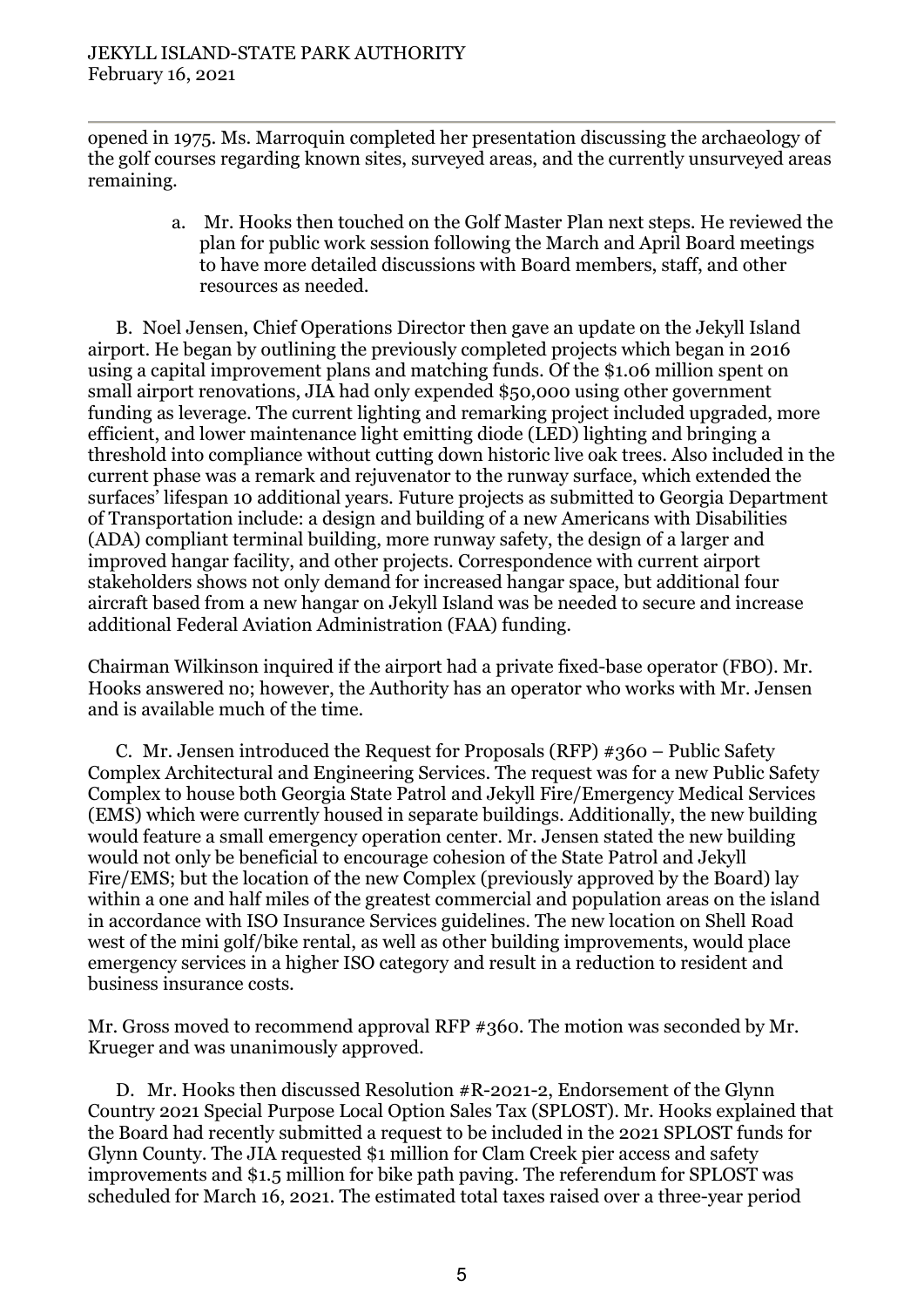would be \$68.5 million for the whole of Glynn County, the City of Brunswick, the JIA, and the Joint Water and Sewer Authority. Mr. Hooks stated studies showed the majority of sales tax revenue in Glynn County was generated from non-residents/visitors. This Resolution provides JIA Board support of the 2021 SPLOST program.

Dr. Evans moved to recommend adoption of Resolution 2021-2. The motion was seconded by Ms. Burch-Meeks; unanimously approved.

E. Next Mr. Hooks presented the University of Georgia (UGA) Proposal for 2021 Master Plan. The Carl Vinson Institute at the University of Georgia created the 2014 Master Plan for Jekyll Island and agreed to submit a proposal for an updated 2021 plan. The proposal as included in the meeting documents, would review the 2014 plan, account for items accomplished and not yet accomplished, measure revitalization, update graphics, etc. Public input opportunities, a survey, and Board presentations were also included in the proposal. Mr. Hooks anticipated the draft of the new plan would be presented to the Board at the September meeting. The proposed contract from UGA was not to exceed \$65,000 and would begin immediately upon Board approval and legal review.

Mr. Krueger moved for approval of the recommendation. The motion was seconded by Mr. Willard; unanimously approved.

F. Mr. Hooks then reviewed the Letter of Support for the current Metropolitan/Micropolitan Statistical Area (MSA) standard. The Brunswick Area Transportation Study (BATS) committee suggested the JIA, the City of Brunswick, and Glynn County draft letters expressing concern over the recent movement to alter the definitional standard of a small Metropolitan Statistical Area from a minimum population of 50,000 to 100,000. This definition change would adversely affect Brunswick and six other MSAs within Georgia in regard to Department of Transportation funding. Mr. Hooks clarified this was a letter expressing opposition to the change to be signed by the Chairman and was not a resolution from the Board.

Mr. Krueger moved to recommend approval of the letter of support; seconded by Ms. Burch-Meeks. The motion unanimously approved.

G. Ms. Melissa Cruthirds, General Counsel, then introduced the second reading and consideration of O-2021-1, an amendment to the False Alarm Ordinance. Ms. Cruthirds explained the proposed amendment changed the citation procedure so a citation could be issued at the discretion of the Fire Marshal or Code Enforcement Officer to the owner, manager, or the hotel guest if they are repeat offender. This change would allow the Authority more discretion in issuing citations false alarm tickets.

Mr. Willard moved to recommend the adoption of Ordinance 2021-1; seconded by Mr. Adkins.

In discussion, Dr. Evans asked if the Authority had yet levied any fines and whether the original ordinance had helped reduce false alarms since its adoption. Ms. Cruthirds replied she believed two citations had been issued, but both had been dismissed with no fines levied due to the technicality. Hence the request for this amendment.

There were no further questions from the Board, and the motion was unanimously approved.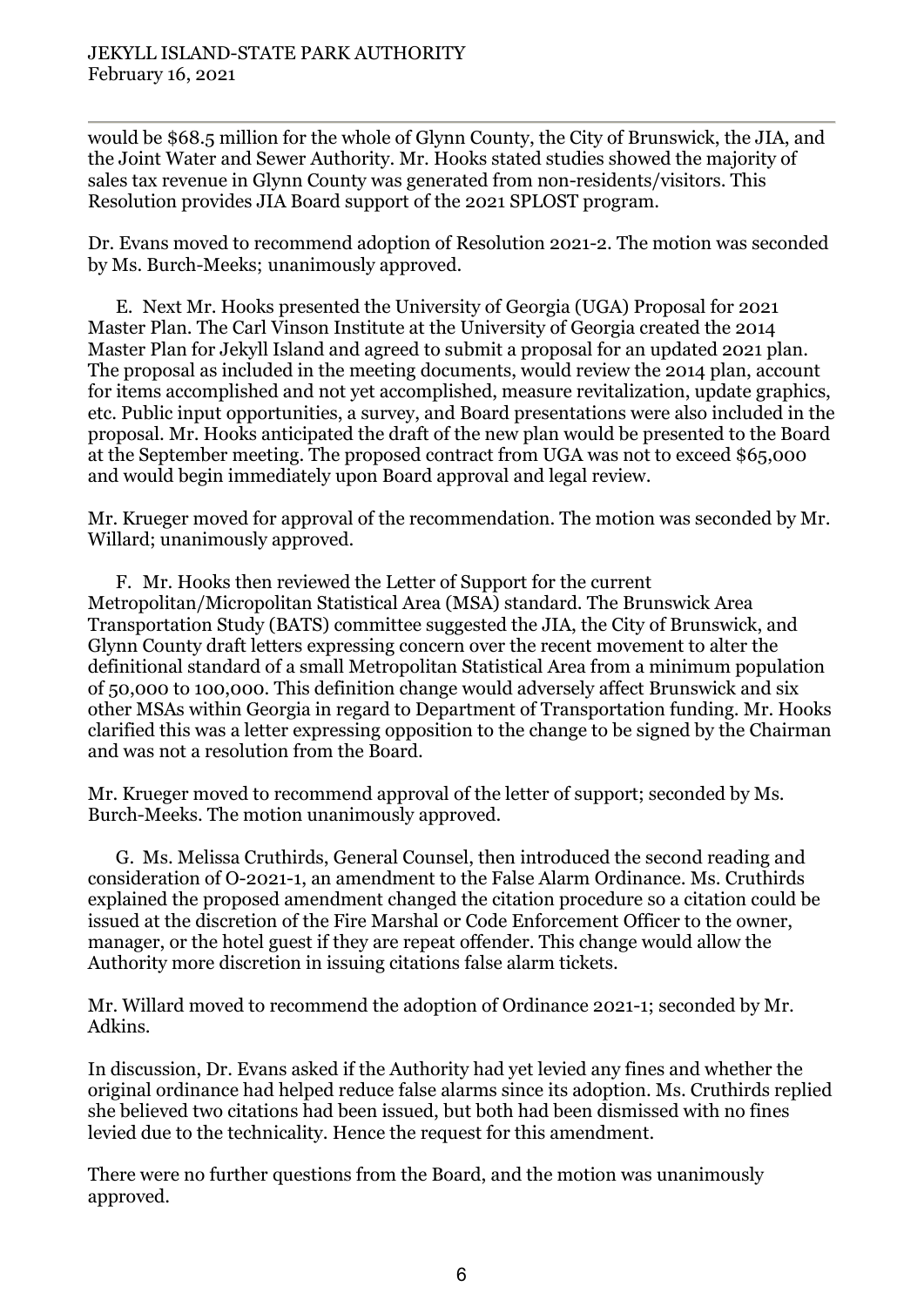H. Ms. Cruthirds then spoke to the contract for Summer Waves management. The proposed contract was for renewal with SCS Resort Management, LLC which was owned and operated by Mr. Steve Sharp. The contract renewal would be for three years, instead of previous one-year contracts. The renewal would also increase the management fees paid to Mr. Sharp as well as the rental fees paid to the JIA. The incentive structure had been clarified and the scope of work had been more clearly delineated in the renewal contract.

Mr. Hooks interjected that Mr. Sharp was the current and long-time manager of Summer Waves and had always done an outstanding job for the Authority. Summer Waves is among the Authorities most revenue positive amenities in a normal year. Even during COVID significant revenues were generated. Mr. Sharp had a great reputation with both outside entities and seasonal staff. Mr. Hooks stated his strong support of this contract proposal.

Mr. Gross moved to recommend the approval of the contract. The motion was seconded by Mr. Krueger; unanimously approved.

I. Mr. Hooks presented the consideration of the lease agreement for Tribuzio's Grille, LLC. Mr. Hooks explained that personnel changes in December at McCormick's Grill coupled with interest by the owners of the Sunrise Grille presented an opportunity. For context he explained the conversion of Authority operated services to private business had occurred numerous times to the benefit of both the Authority and users. Examples included outsourcing the gas station, garbage collection, management of the convention center, and the operation of the restaurant currently known as Tortuga Jacks. Mr. Hooks emphasized that Rob and Brittney Tribuzio were residents and experienced in the food and customer service industries and had a track record of success at Sunrise Grill in the Beach Village, even during the Coronavirus pandemic. Their other business, Brittney's Closet was one the first stores leased in the Beach Village.

Ms. Cruthirds then explained the terms in the proposal were from March 1st, 2021 until February 28th, 2026 and included a clause which would allow the Authority to terminate the contract after three years if it became necessary to proceed with the Golf Master Plan. The base monthly rent, CPI adjustment, insurance requirements, and other details were outlined in the memo in the Board materials. The Tribuzios would be purchasing McCormick's appliances and furniture from the Authority. Additionally, the new business would continue to offer a 25% discount of food and non-alcoholic beverages to authority employees, would interview any current McCormick's employees who would like to apply for positions, and would be able to rent the upstairs space not included in their premises from the Authority for a set fee. Finally, the Authority would be allowed to maintain use of the building for emergency operations.

Mr. Hooks also mentioned the name "Tribuzio's Grille" had been approved by the JIA internal naming committee.

Mr. Krueger moved to recommend the approval of the Lease agreement for Tribuzio's Grill, LLC. The motion was seconded by Dr. Evans.

Mr. Krueger asked what the length of lease would be, and Ms. Cruthird answered till 2026. Mr. Krueger then asked if the Golf Master Plan progressed, would the lease transfer to another facility. Ms. Cruthirds stated it would not and it was clarified that a lease transfer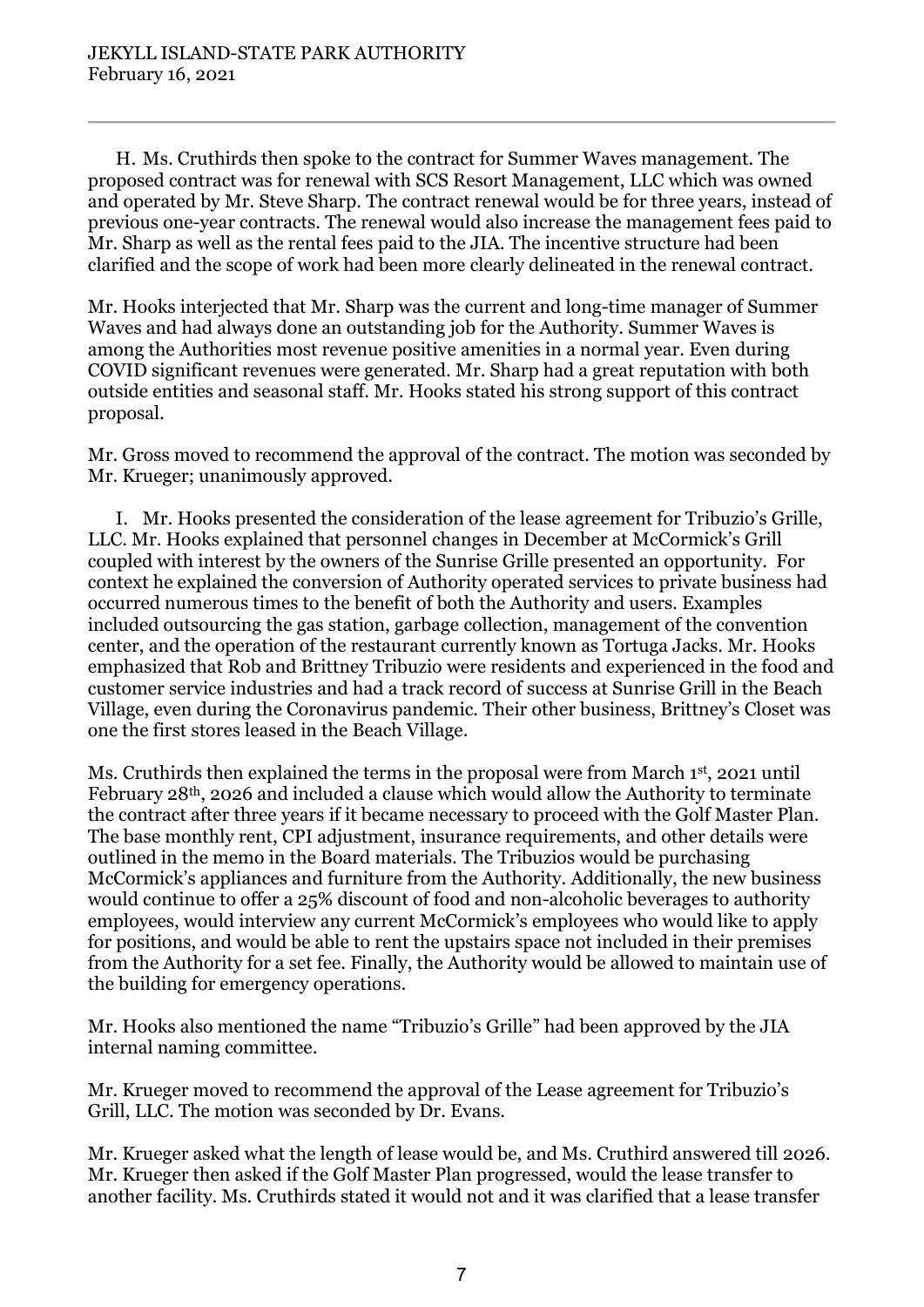would be a separate negotiation. She reminded the board the lease could be terminated after three years. Mr. Krueger questioned if the Tribuzios would receive consideration for bidding on a potential new space lease, to be determined later? Mr. Hooks stated they would not be excluded, should that come to pass.

The motion was unanimous.

J. Ms. Cruthirds then gave a legal update. Ms. Cruthirds summarized that the Authority had several litigation cases being handled in conjunction with her office with the State of Georgia Attorney Generals (AG) Office by Special Assistant Attorney Generals (SAGs). The first was a personal injury case in its early stages which was being handled by the AG office and the Department of Administrative Services had previously denied the claim. There were also two trademark cases being handled by SAGs. Lastly, there was a breach of contract case currently in dispositive motions also being handled by a SAG through the State.

As a non-litigation matter, she also updated the Board that the Authority had become the owner of a single-family home located at 5 Hayes. The property had been vacant for more than four years and had become a safety and neighborhood concern. It was slated to become part of a tax lien auction, which would require the property to remain vacant and unimproved for a minimum of another year, and possibly several more. To avoid this outcome, the Authority and the State Attorney Generals Office were able to obtain a limited warranty deed from the owner and in exchange the Authority paid the back property taxes and chose not to pursue the \$3000+ in fees owed to the Authority. Ms. Cruthirds emphasized that the Authority did not wish to pursue purchasing residential real estate. This move was to preserve safety and mitigate neighborhood concerns in a timely manner. Ms. Cruthirds concluded by noting that the Authority had already received multiple inquiries into the property and the Authority was considering options.

K. Mr. Hooks then provided the Executive Director's Report. He highlighted a letter of thanks from the Turtles Fly Too organization. This team of volunteers fly cold stunned sea turtles from all over to the Jekyll Island airport for aid from Georgia Sea Turtle Center.

Mr. Hooks then unveiled the 2020 Progress Report to the Board. This year's theme of open spaces was in response to the pandemic and its effects. The report would now be distributed to state senators, representatives, and administration.

The Executive Director then highlighted the work of Ben Rushing with Jekyll Island's Fleet Management. The Authority not only maintained Tier 1 status but was one of only seven to maintain or gain Tier 1 states during the pandemic. He was very proud of the Authority's ability to maintain such a high standard during such a difficult time.

L. Chairman Wilkinson proceeded with Chairman's Comments. The Chairman stated that he was amazed, thankful, and proud of the entire Authority team.

The Board moved directly into the Board Meeting Agenda.

### The Jekyll Island State Park Authority (JIA) Board Meeting February 16, 2021

The roll was called, and all members were present except for Mr. Trip Tollison.